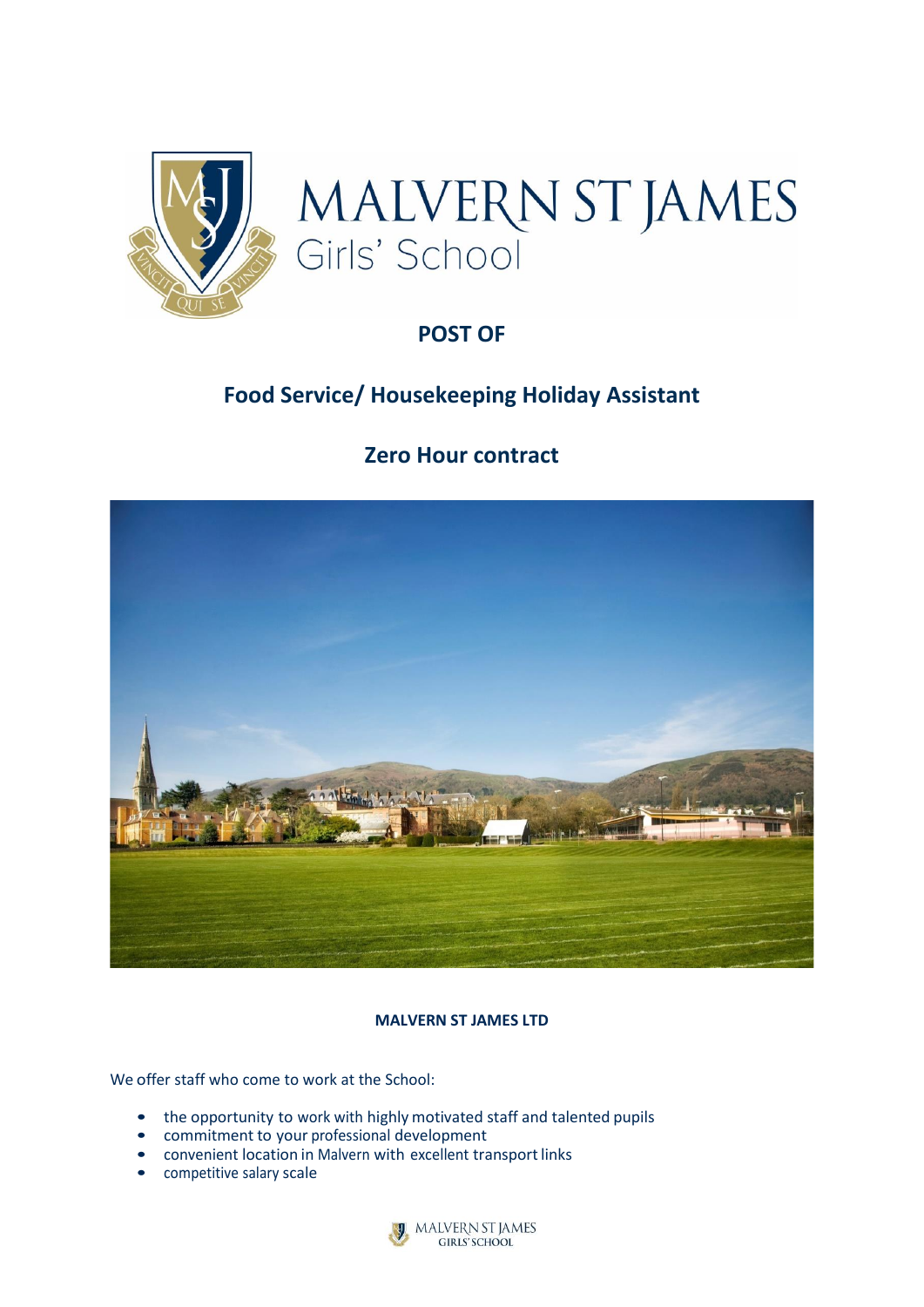## **JOB DESCRIPTION**

**Job Title: Food Service/ Housekeeping Holiday Assistant**

**Reporting To:** Dining Room Supervisor & Housekeeping Team Leader

# **Hours of work: Variable dependant on Individual Availability**

# **MAIN PURPOSE OF THE ROLE**

To provide excellent customer service for the Let's requirements booked during holiday hours stated. This is the delivery and Service of food to the highest standard and to maintain a clean environment to the specified standards around the main building and boarding houses.

# **KEY RESPONSIBILITIES & ACCOUNTABILITIES**

- To assist as directed with all aspects of food preparation and presentation to a high standard. Food service as directed by dining room supervisor
- To provide an efficient communication, be helpful and friendly service to all customers
- To ensure that food is presented and served in a clean, hygienic environment
- To complete all necessary controls and documentation for each service
- To undertake all aspects in cleaning equipment to a high standard according to the cleaning rota or as directed
- To ensure tables and accompaniments are kept as clean as is reasonably practicable and adequately stocked during service times and relay as required
- To load service counters as and when directed and to ensure sufficient supplies throughout the service period
- Check deliveries and temperatures on delivery, also record food temperatures during service temperatures
- Carrying equipment such as vacuum cleaners, buckets of water for mopping damp dusting etc from local source to the area to be cleaned
- Bending to clean skirtings, under shelving/fixed units and behind WC fittings etc.
- Reaching to clean high areas and polish mirrors etc.
- Climbing/cleaning stairs
- Mopping, sweeping, bending to use a dustpan and brush
- Making up beds in the boarding houses
- Re arranging furniture (e.g. desks chairs) moved by area users
- Moving refuse from area of work to the local collection point

## **Additional Ad-hoc duties:**

- To fulfil any reasonable management request
- To assist at any special functions, some of which may occur outside working hours if available
- To report any customer complaints or compliments and take some remedial action if possible
- To report immediately any incidents of accident, fire, theft, loss, damage, unfit food or other irregularities and take such action as may be deemed appropriate or possible
- To attend meetings and training courses as may be necessary
- To provide cover in other areas during periods of holidays and sickness as directed by senior manager if available

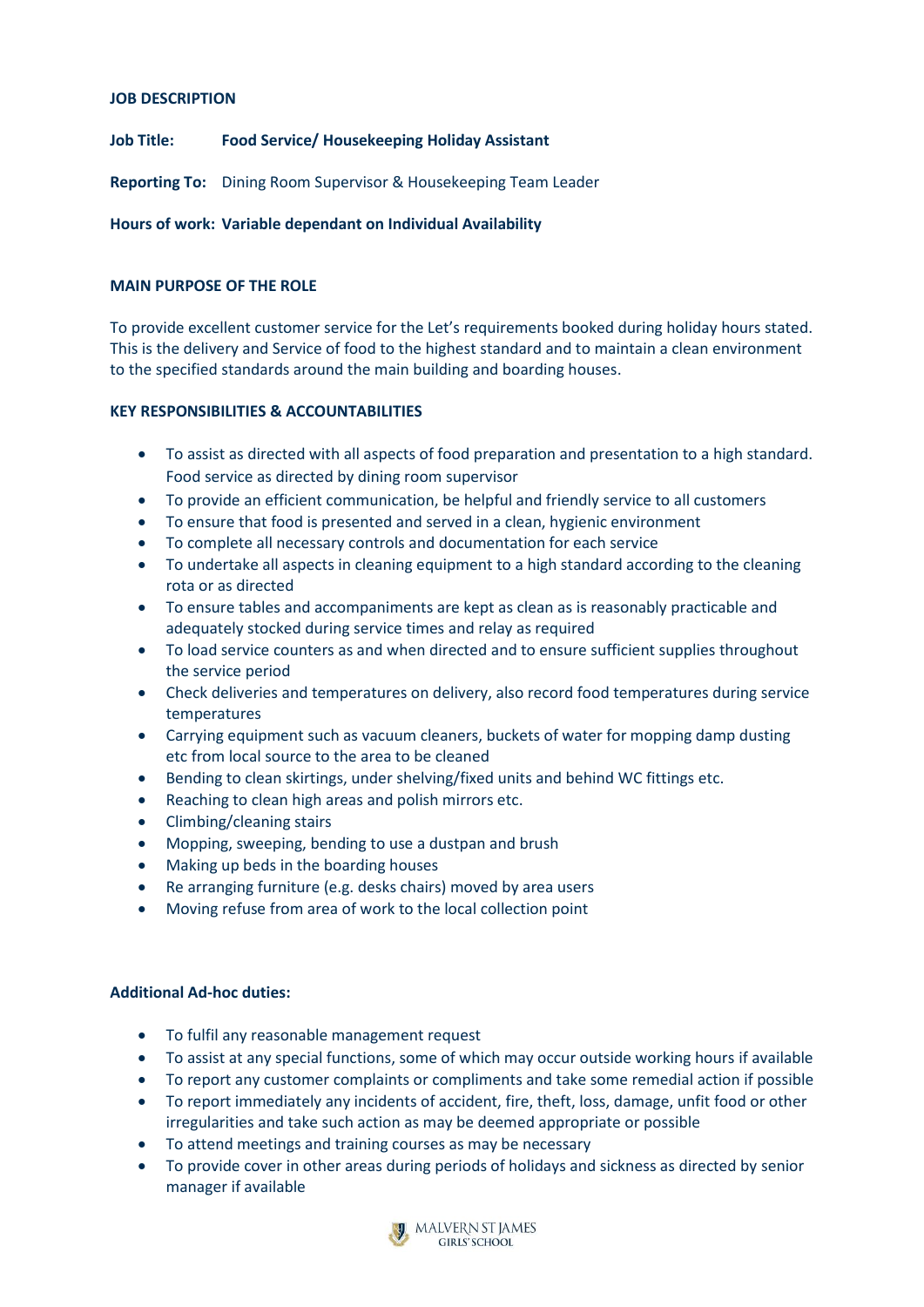## **PERSON SPECIFICATION**

## **QUALIFICATIONS AND TRAINING**

| Catering qualification                 | Desirable at application |
|----------------------------------------|--------------------------|
| Food hygiene Certificate               | Desirable at application |
| GCSE or equivalent in English Language | Desirable at application |

#### **EXPERIENCE**

| Previous experience of working in a catering   Desirable at application |                          |
|-------------------------------------------------------------------------|--------------------------|
| environment                                                             |                          |
| Previous food handling experience                                       | Desirable at application |
| Previous cleaning / housekeeping experience                             | Desirable at application |

#### **SKILLS AND KNOWLEDGE**

| Good interpersonal skills and ability to                                  | <b>Essential at interview</b> |
|---------------------------------------------------------------------------|-------------------------------|
| communicate effectively                                                   |                               |
| Ability to work quickly but efficiently and keep   Essential at interview |                               |
| calm whilst under pressure                                                |                               |
| Ability to work well in a team                                            | <b>Essential at interview</b> |
| Good time management and organisational skills   Essential at interview   |                               |

#### **PERSONAL**

| A flexible approach to work and a willingness to   Essential at interview |                               |
|---------------------------------------------------------------------------|-------------------------------|
| undertake a variety of different tasks                                    |                               |
| Enthusiasm and a positive outlook                                         | <b>Essential at interview</b> |
| Self-motivated and able to demonstrate                                    | <b>Essential at interview</b> |
| initiative                                                                |                               |

#### **All school staff are expected to:**

- a. Work towards and support the school vision and the current school objectives outlined in the School Development Plan
- b. Support and contribute to the School's responsibility for safeguarding students
- c. Regularly review own practice, set personal development targets and take responsibility for own continuous professional development.
- d. Work within the school's health and safety policy to ensure a safe working environment for staff, students and visitors
- e. Work within the Equal Opportunities Policy to promote equality of opportunity for all students and staff, both current and prospective.
- f. Maintain high professional standards of attendance, punctuality, appearance, conduct and positive, courteous relations with students, parents and colleagues.
- g. Engage actively in the performance review process.
- h. Adhere to policies as set out in the Staff Handbook/Teacher Standards and Regulations
- i. Undertake other reasonable duties related to the job purpose required from time to time
- j. Adhere to School Safeguarding and Child Protection Policies